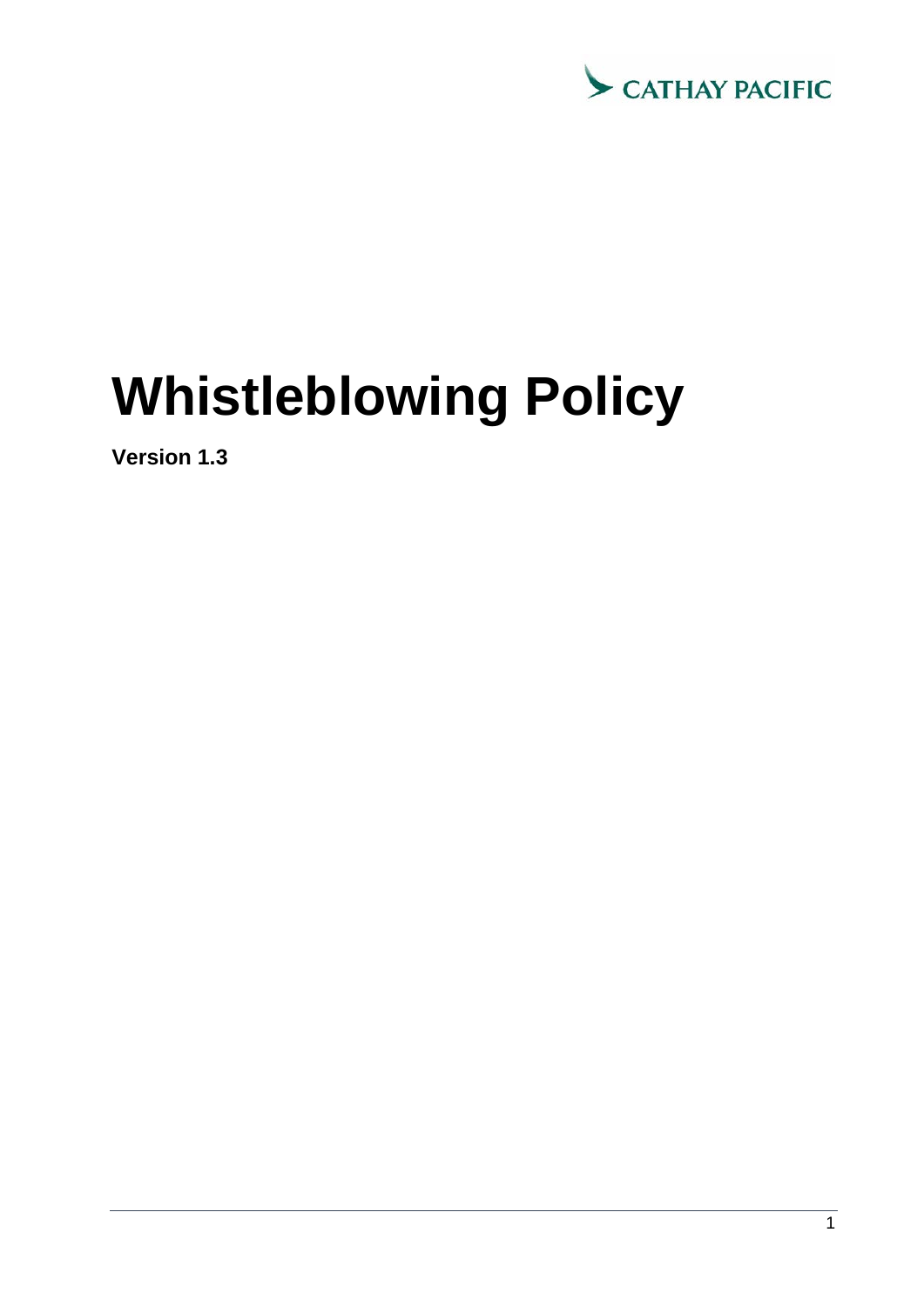

|              |     | <b>Table of Contents</b>                                                           |  |  |  |
|--------------|-----|------------------------------------------------------------------------------------|--|--|--|
|              |     |                                                                                    |  |  |  |
|              | 1.1 |                                                                                    |  |  |  |
|              | 1.2 |                                                                                    |  |  |  |
|              | 1.3 |                                                                                    |  |  |  |
|              | 1.4 | What kinds of concerns should be reported through the Whistleblowing Policy        |  |  |  |
| $\mathbf{2}$ |     |                                                                                    |  |  |  |
|              | 2.1 |                                                                                    |  |  |  |
|              | 2.2 |                                                                                    |  |  |  |
| 3            |     |                                                                                    |  |  |  |
| 4            |     |                                                                                    |  |  |  |
| 5            |     | Concerns raised under the Whistleblowing Policy - Reporting by Group Compliance  6 |  |  |  |
| 6            |     |                                                                                    |  |  |  |
|              | 6.1 |                                                                                    |  |  |  |
|              | 6.2 |                                                                                    |  |  |  |
|              | 6.3 |                                                                                    |  |  |  |
|              | 6.4 |                                                                                    |  |  |  |
|              | 6.5 |                                                                                    |  |  |  |
|              | 6.6 |                                                                                    |  |  |  |
|              | 6.7 |                                                                                    |  |  |  |
|              |     |                                                                                    |  |  |  |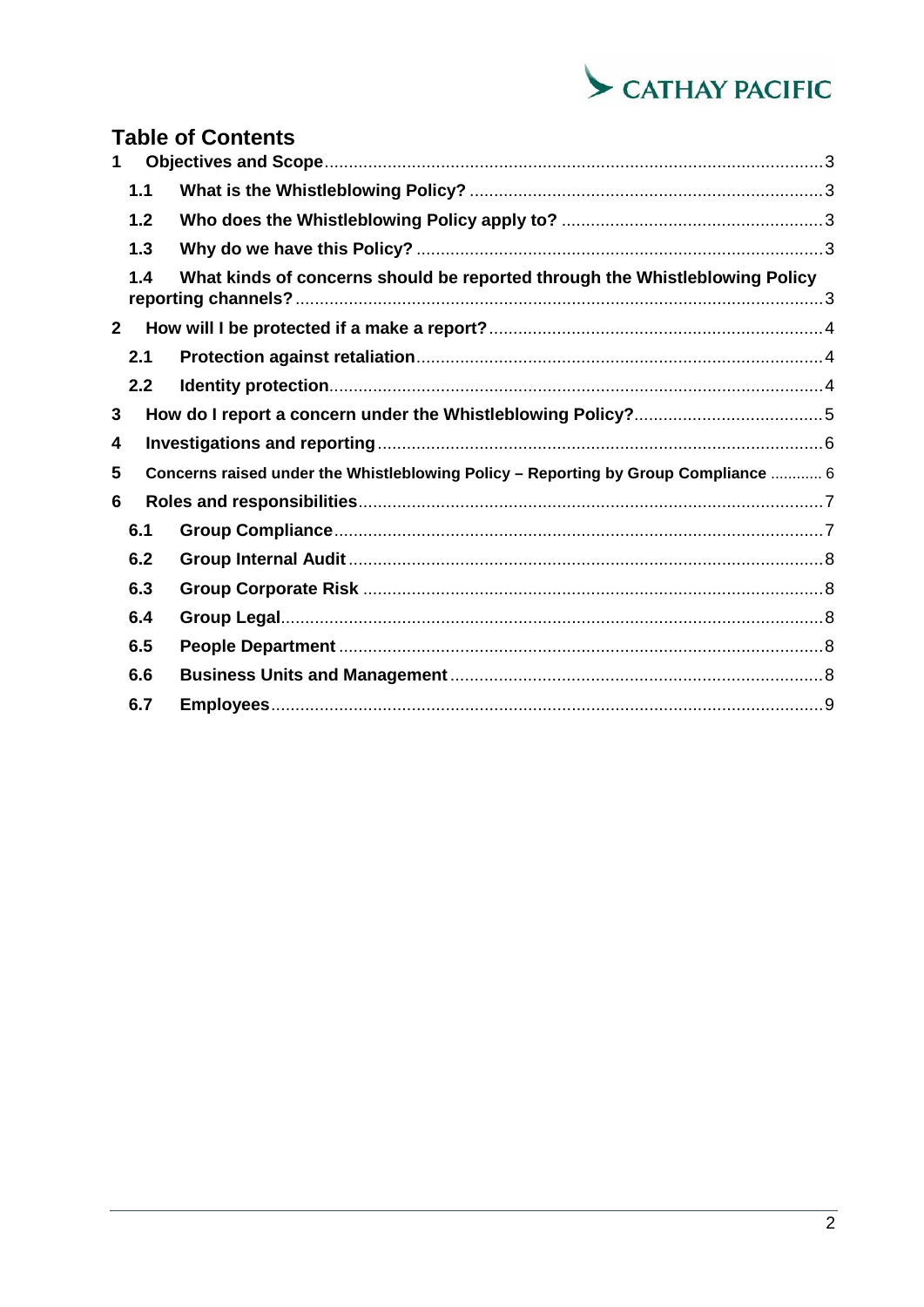

# <span id="page-2-0"></span>**1 Objectives and Scope**

#### <span id="page-2-1"></span>**1.1 What is the Whistleblowing Policy?**

Cathay Pacific Airways Limited (the "**Company**") and its subsidiaries (together "**Cathay Pacific Group**", "**Group**", "**we**" or "**us**") has a well-earned reputation for fair dealing, honesty and integrity. This is reflected in the manner in which the Company conducts its business dealings around the world, as well as the Company's strong commitment to build and maintain a culture of compliance.

We encourage employees and third parties to "Speak Up" should they have a concern relating to serious wrongdoing within the Group, including potential breaches of our Code of Conduct. This is supported by our Whistleblowing Policy (this "**Policy**"), which provides guidance on how to raise concerns and the steps that will be followed when concerns are reported to us.

This Policy should be read in conjunction with our Code of Conduct, which sets out our expectations in respect of the conduct of our employees, as well as describing Cathay Pacific Group's commitment to making ethical choices on business issues.

#### <span id="page-2-2"></span>**1.2 Who does the Whistleblowing Policy apply to?**

This Policy applies to all employees (including temporary agency workers, interns and secondees), officers and directors of Cathay Pacific Group (together, "**Employees**") and third parties who deal with Cathay Pacific Group (for example, customers and suppliers) ("**Third Parties**").

#### <span id="page-2-3"></span>**1.3 Why do we have this Policy?**

It is in the best interests of the Group, as well as our Employees and Third Parties, that concerns of suspected wrongdoing be reported. This enables us conduct a thorough investigation and take prompt and necessary action.

This Policy sets out a reporting mechanism which is designed to help us mitigate legal, financial, operational and reputational risk to the Group. The primary objectives of this Policy are:

- to encourage Employees, Third Parties, as well as individuals and entities acting for or on behalf of the Group, to report suspected wrongdoing with the confidence that their concerns will be given serious, prompt and appropriate attention;
- to provide guidance on how to report suspected wrongdoing; and
- to provide assurance to anyone who makes a report in good faith that they will not be subjected to retaliation of any kind.

Any reporting under the Whistleblowing Policy can be done confidentially through multiple channels, further information can be found below.

#### <span id="page-2-4"></span>**1.4 What kinds of concerns should be reported through the Whistleblowing Policy reporting channels?**

This Policy encourages Employees and Third Parties (each, a "**Whistleblower**") to report any concerns of suspected or actual serious wrongdoing relating to the Group, which includes but is not limited to the following areas: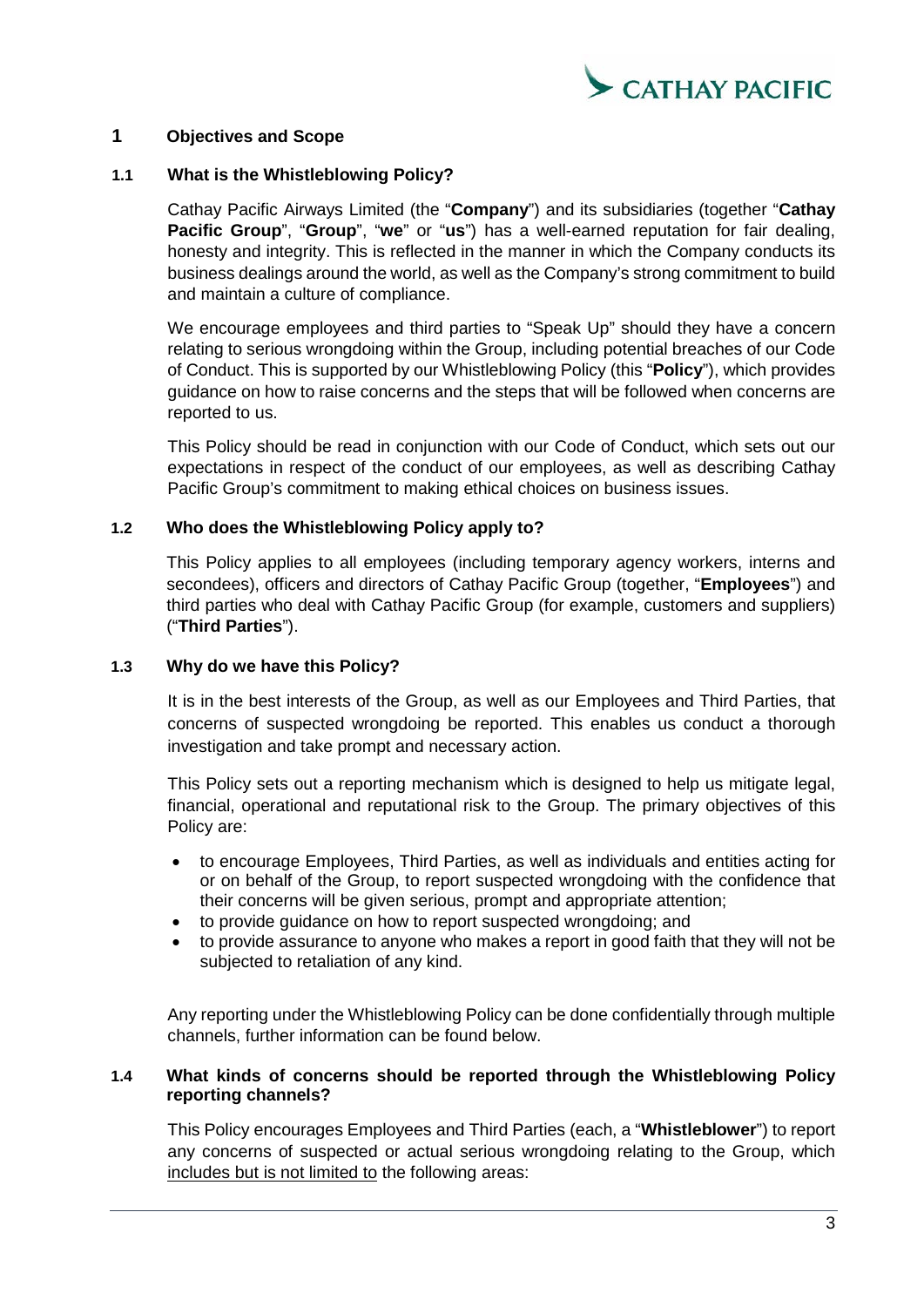

- **IMPROPRIETIES IN FINANCIAL REPORTING OR INTERNAL CONTROLS** examples include: falsification or destruction of business or financial records; misrepresentation or suppression of financial information; breaches of internal financial reporting policies/controls, and auditor independence concerns.
- **CRIMINAL OFFENCES OR BREACHES OF OTHER LEGAL OR REGULATORY REQUIREMENTS** – examples include: fraud or theft.
- **HARASSMENT OR DISCRIMINATION IN ANY FORM**
- SERIOUS BREACHES OF THE COMPANY'S POLICIES, GUIDELINES AND **PROCEDURES** – examples include: corrupt practices (including giving or receiving bribes or other improper benefits); and anti-competitive behaviour under antitrust/competition laws (e.g. cartel activities).
- **UNETHICAL BEHAVIOUR THAT HAS THE POTENTIAL TO BRING THE COMPANY INTO DISREPUTE –** examples include: conflict of interest concerns.
- **RETALIATION OR RETRIBUTION AGAINST ANY INDIVIDUAL WHO REPORTS A CONCERN –** examples include: statements, conduct or actions involving discharging, demoting, suspending, harassing or discriminating against an individual for reporting a concern in good faith.
- **ANY PERCEIVED RISK TO THE COMPANY'S BUSINESS, REPUTATION OR OPERATIONS**
- **DELIBERATE CONCEALMENT OF ANY OF THE ABOVE –** examples include: destroying/deleting documents in an effort to tamper with an investigation of suspected wrongdoing.

**Note**: The reporting channels that are provided through this Policy are not intended to be used to question the Group's business or commercial decisions. They should also not be used to air personal disputes or grievances, or address matters that would be more appropriately dealt with through the disciplinary or grievance procedures, or other internal procedures provided by the Group.

#### <span id="page-3-0"></span>**2 How will I be protected if a make a report?**

#### <span id="page-3-1"></span>**2.1 Protection against retaliation**

We will protect any individual who raises an issue or reports a concern in good faith from retaliation. Retaliation against any individual who raises a concern in good faith, will not be tolerated and will be dealt with in an appropriate manner, which may include disciplinary action for Employees.

#### <span id="page-3-2"></span>**2.2 Identity protection**

We will treat all allegations in a sensitive and confidential manner. The Whistleblower's identity will not be divulged without his/her consent wherever possible.

However, there may be circumstances in which the Group is required or legally obliged to disclose the Whistleblower's identity. For example, should an investigation lead to a criminal prosecution, it may become necessary for a Whistleblower to provide evidence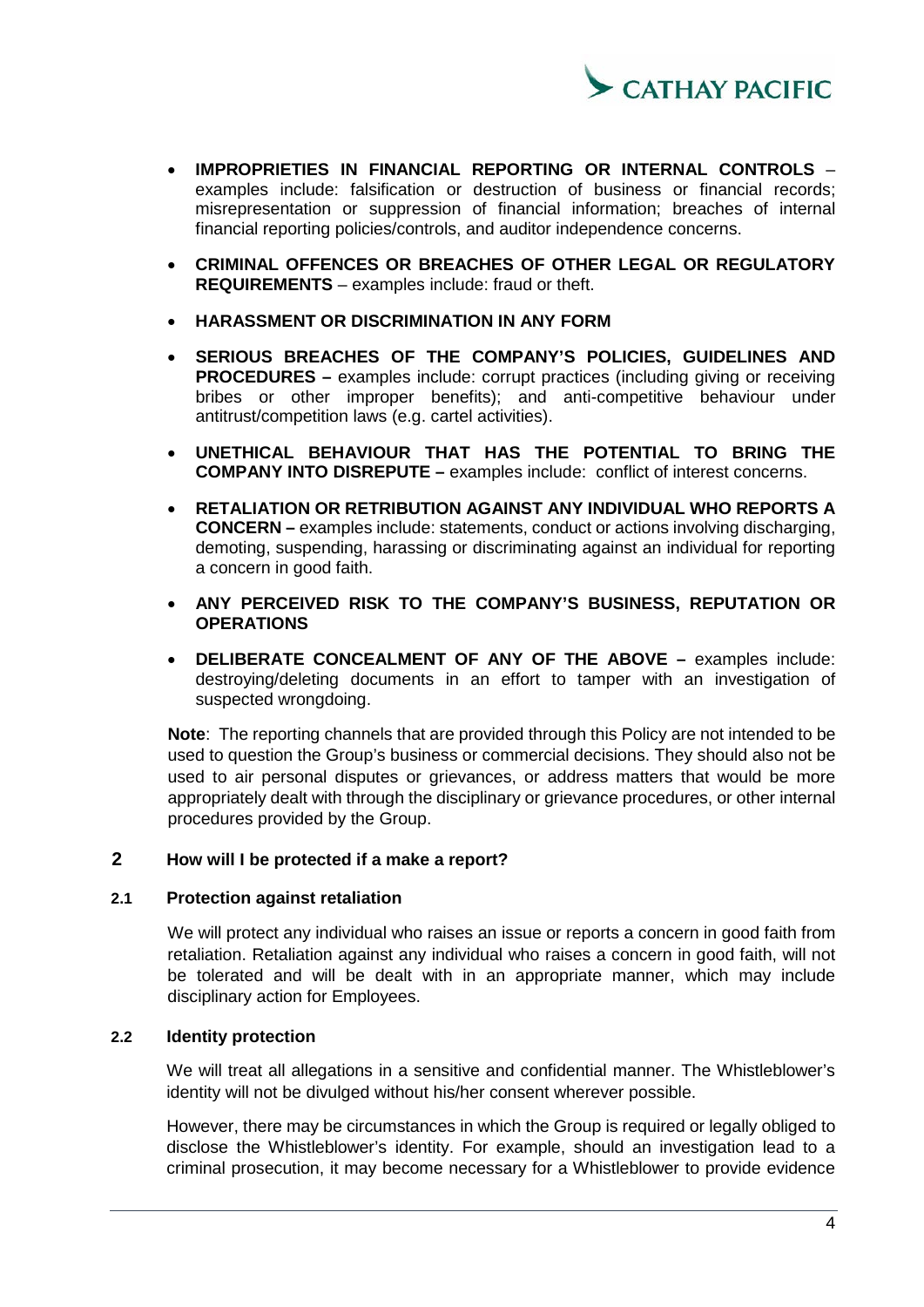

or be interviewed by relevant authorities. If this is the case, necessary steps will be taken to ensure that the Whistleblower suffers no detriment.

Whistleblowers are required to maintain confidentiality at all times and must not disclose to any other individual that they have filed a report. They must also not disclose the nature of the report and the identities of any other individuals involved.

# <span id="page-4-0"></span>**3 How do I report a concern under the Whistleblowing Policy?**

There are a variety of channels through which Employees and Third Parties may report their concerns under this Policy:

#### • **To Group Compliance, via the confidential third party reporting channels**

Concerns regarding actual or suspected wrongdoing may be raised via the following confidential reporting channels, which are hosted by our third party service provider. All reports will then be routed directly to Group Compliance.

| By telephone | Please refer to Appendix 1 for the respective toll free<br>line(s) in each applicable country. |
|--------------|------------------------------------------------------------------------------------------------|
|              | By the online reporting portal   www.cathaypacific.ethicspoint.com                             |

# • **For Employees, directly to a Supervisor or Other Management Personnel**

Employees may also raise concerns of suspected wrongdoing in writing, with their line manager. If an Employee does not feel comfortable to raise the concern with his/her manager, this can be raised with an alternative manager. The matter should then be immediately referred to Group Compliance team by the manager who has received the report.

#### **Important Note**:

- (1) We will investigate all credible concerns that are reported under this Policy. When submitting a report, as much detail as possible should be provided, including names and dates, etc., in order to help facilitate fact finding/investigation process.
- (2) Whistleblowers are encouraged to provide their names and contact details, so that clarification of the reports made or further applicable information can be obtained directly from them where required. However, we recognise that in some cases Whistleblowers may not feel comfortable identifying themselves. In these cases, reports may be submitted anonymously. Please **note**, however, that anonymous reports could limit our ability to thoroughly investigate a concern.
- (3) If a knowingly false report is made, for personal gain or any other ulterior motive, the person making the report will be investigated. This may result in disciplinary action for Employees, including termination of employment.
- (4) If a report relates to Group Compliance, such report should be submitted to Group Internal Audit directly at [GIA8GRP@cathaypacific.com,](mailto:GIA8GRP@cathaypacific.com) and Group Internal Audit will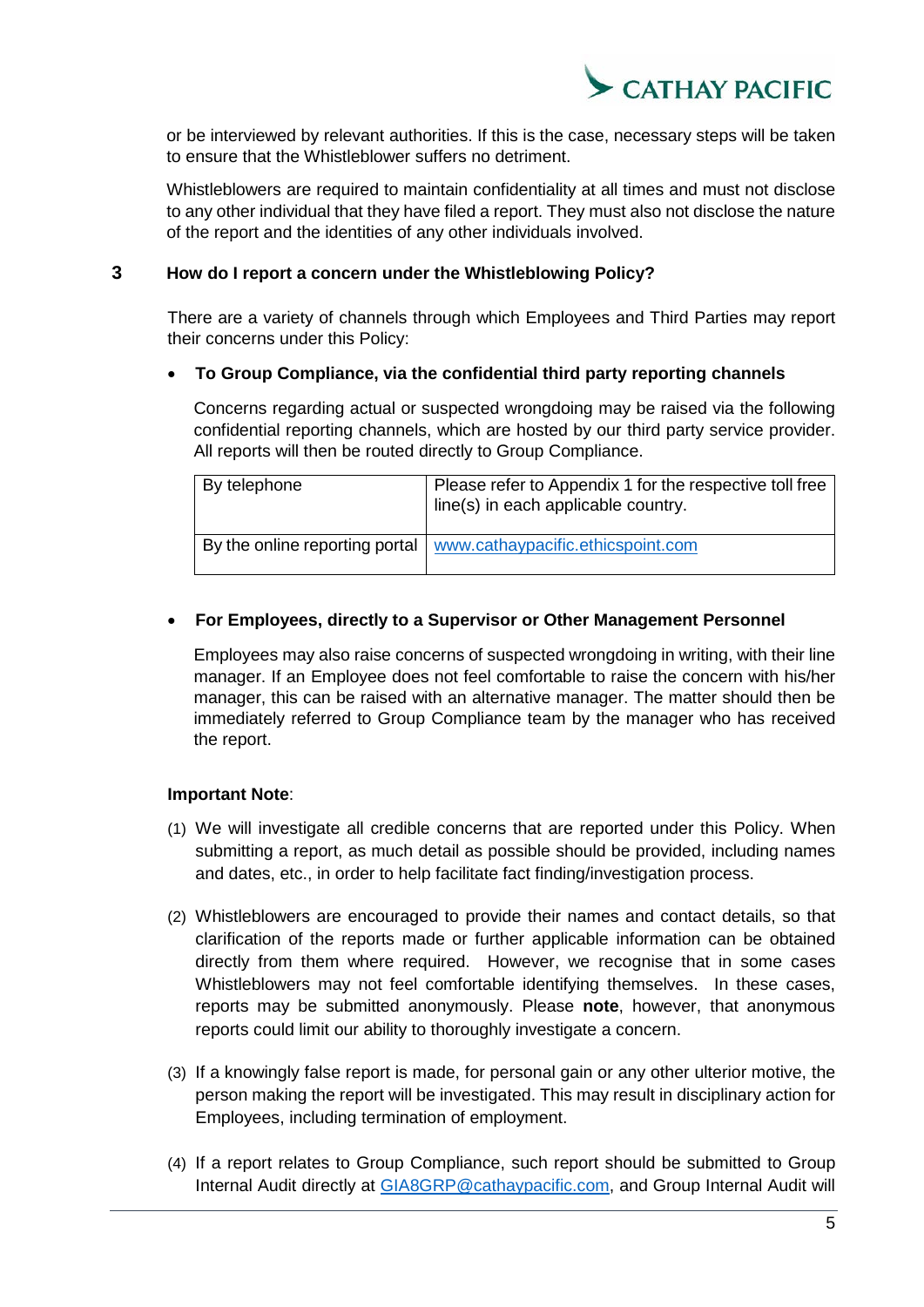

conduct an investigation according to this Policy and notify the Chair of the Audit Committee.

# <span id="page-5-0"></span>**4 Investigations and reporting**

Upon receiving a concern raised under this Policy, Group Compliance team will evaluate whether the concern is within the scope of this Policy, and will assess the severity of the concern and determine whether an investigation is required to properly resolve the matter.

Group Compliance will be primarily responsible for managing and maintaining oversight of investigations and other departments are likely to be called upon to assist. To ensure independence and avoid conflicts of interests in the investigations, all reports once assessed by Group Compliance and deemed to require follow up will be investigated independently by appropriate parties.

Investigators will be completely detached from any teams related to the subject matter of the reports; investigations may, in certain circumstances and particularly where the matter is sensitive or serious, be conducted by Group Internal Audit and/or an outside party, and where appropriate, with no involvement from the relevant Business Unit.

For reports which amount to Major or Catastrophic risks under the "Company Corporate Risk Matrix" (as may be amended from time to time) (the "**Matrix**"), the results will be independently considered by an Executive Director of the Company.

We are committed to the fair treatment of all individuals who are involved in an investigation, including those who are under investigation or those whose identity becomes relevant in the course of an investigation.

# <span id="page-5-1"></span>**5 Concerns raised under the Whistleblowing Policy – Reporting by Group Compliance**

The reporting of concerns raised under the Whistleblowing Policy may be subject to legal privilege and other legal obligations of confidentiality.

#### • **To Company's Executive Directors**

Where appropriate, a monthly written update on all Whistleblowing cases will be provided to Company's Executive Directors.

# • **To Group Corporate Risk, Group Internal Audit and the Audit Committee**

#### • **Immediate Escalation of Moderate Risks and other Risks as appropriate to Group Corporate Risk**

Group Compliance will immediately inform Group Corporate Risk, of any concerns reported under this Policy which amount to Moderate risks under the Matrix, or which are otherwise viewed by Group Compliance as meriting escalation.

#### • **Immediate Escalation of Major or Catastrophic Risks and other Risks as appropriate to Group Corporate Risk, Group Internal Audit and the Chair of the Audit Committee**

Group Compliance will immediately inform Group Corporate Risk, Group Internal Audit and the Chair of the Audit Committee of any concerns reported under this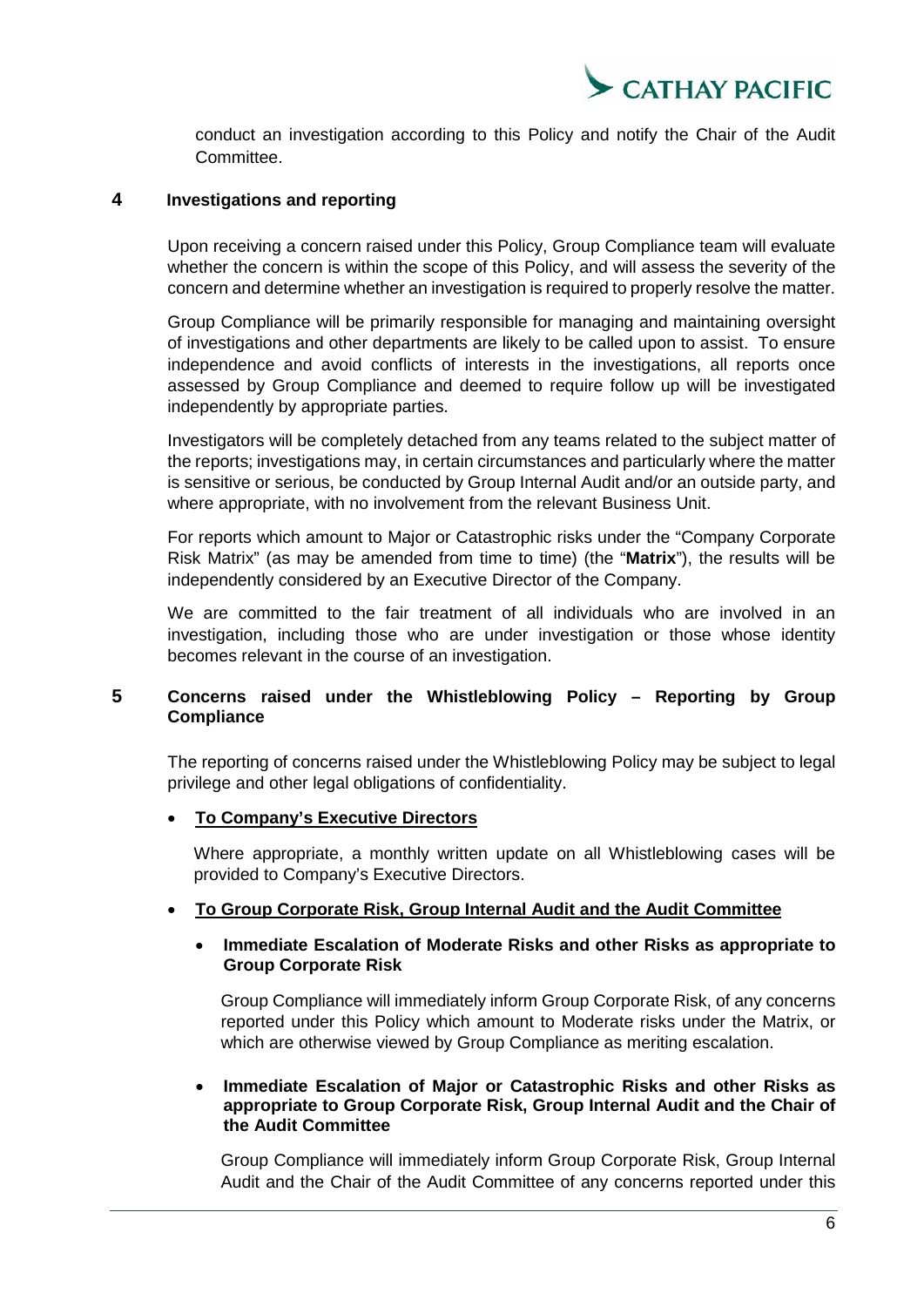

Policy which amount to Major or Catastrophic risks under the Matrix, or which are otherwise viewed by Group Compliance as meriting escalation. The Chair of the Audit Committee will consider whether the Audit Committee itself should be informed of such risks.

#### • **Regular Reporting of all Whistleblowing cases**

Group Compliance will report monthly, or more frequently as required (for Catastrophic or Major risks, this will require weekly reporting), to the Audit Committee on the results of investigations of all concerns raised, and as part of this will provide a list of all live matters to the Chair of the Audit Committee. This will be included in the monthly Legal & Compliance report submitted by the Group General Counsel to the Audit Committee, as well as any reporting provided at regular meetings of the Audit Committee.

# • **To Group General Counsel**

Regulatory compliance matters arising from Whistleblower reports which amount to Moderate, Major or Catastrophic risks under the Matrix will be immediately reported to the Group General Counsel.

# • **To the Individual Reporting the Concern**

Where appropriate, the status/resolution of any investigation will be communicated to the person who originally raised the concern under this Policy.

Whistleblowers will, where deemed appropriate, be given the opportunity to check the status/resolution of any investigation on cases reported via the telephone / the online reporting portal. However, it may not be possible to provide updates on the status of an investigation when concerns are raised anonymously and not via the above channels.

# <span id="page-6-0"></span>**6 Roles and responsibilities**

#### **6.1 Group Compliance**

<span id="page-6-1"></span>Responsibilities include:

• Overall management of this Policy and the report handling process.

This includes:

- maintaining this Policy;
- overseeing and managing any investigations undertaken based on this Policy;
- where required, referring concerns raised to, or seeking assistance from, other departments (such as the People Department) in connection with investigations, or obtaining advice on Group policies, guidelines and procedures;
- communicating with relevant Employees to whom concerns within the scope of this Policy have been raised directly;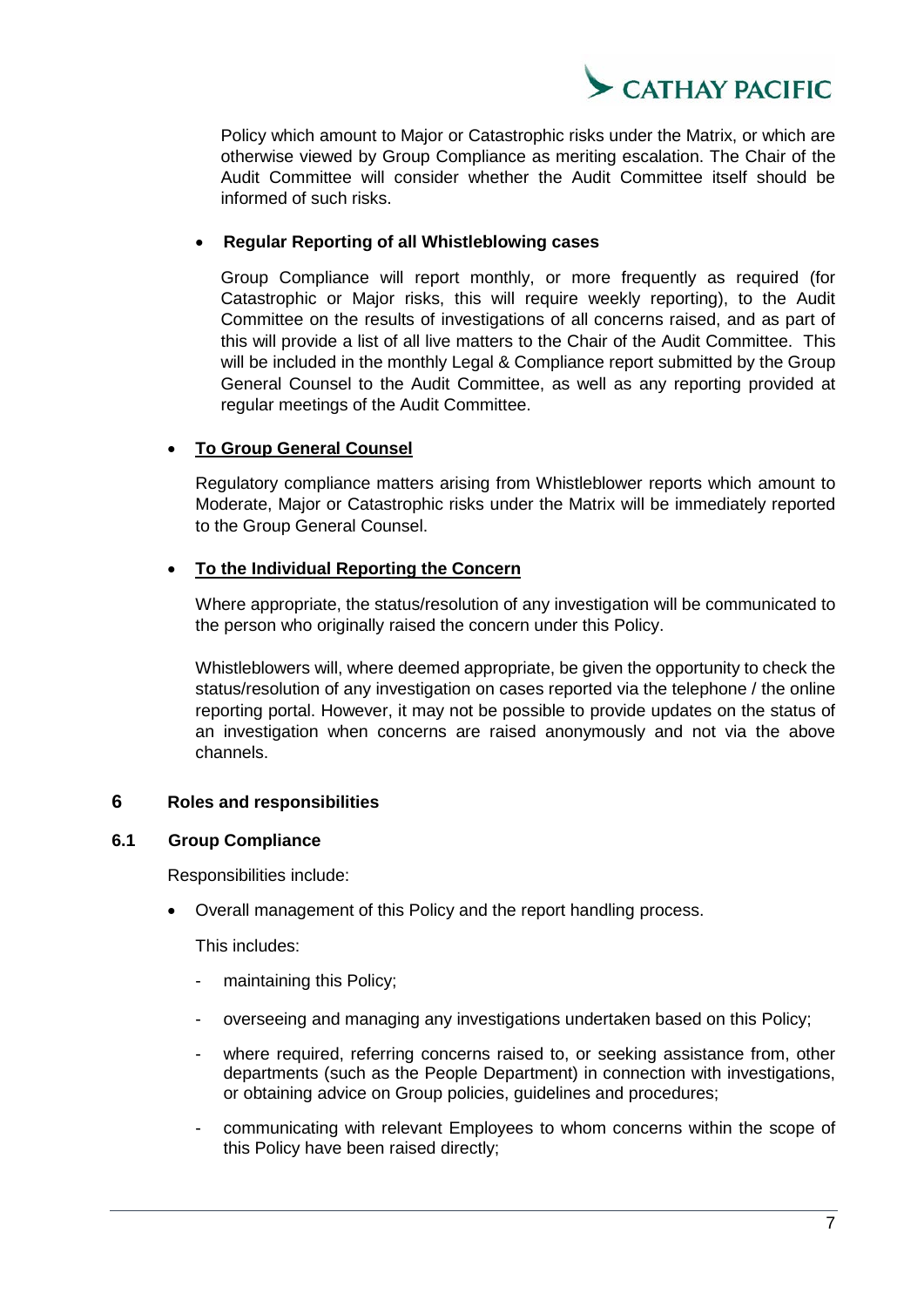

- reporting concerns raised under this Policy to the Audit Committee and appropriate parties;
- consolidating, filing and retaining all records of concerns received in connection with the Whistleblowing Policy, together with the status/results of investigations of matters within the scope of the Whistleblowing Policy; and
- monitoring the quality of services of the third party service provider, including in hosting the confidential reporting channels.

#### **6.2 Group Internal Audit**

<span id="page-7-0"></span>Responsibilities include:

- independent appraisal of the adequacy and effectiveness of this Policy and whistleblowing process, to be reported annually to the Audit Committee;
- supporting Group Compliance to conduct whistleblowing investigations, in specific instances where the expertise / independence of Group Internal Audit is agreed to be required; and
- reviewing monthly case reports from Group Compliance to identify any potential internal control weaknesses that require further investigation via Group Internal Audit's programme of work.

# **6.3 Group Corporate Risk**

<span id="page-7-1"></span>Responsibilities include:

- where necessary, overseeing/advising Group Compliance on the management of the whistleblowing process including communication of this Policy, where the adequacy of the whistleblowing channel is deemed by management to be a key risk area for the Group; and
- assessing any risks raised which are deemed to be Moderate, Major or Catastrophic in nature under the Matrix.

#### **6.4 Group Legal**

<span id="page-7-2"></span>Responsibilities include:

- assisting Group Compliance with investigations, as needed and appropriate; and
- <span id="page-7-3"></span>• providing legal advice as required.

#### **6.5 People Department**

Responsibilities include:

- consulting in the development and maintenance of this Policy as required;
- managing and conducting investigations, as needed and appropriate; and
- providing advice to Group Compliance on our People policies where required.

## <span id="page-7-4"></span>**6.6 Business Units and Management**

Responsibilities include: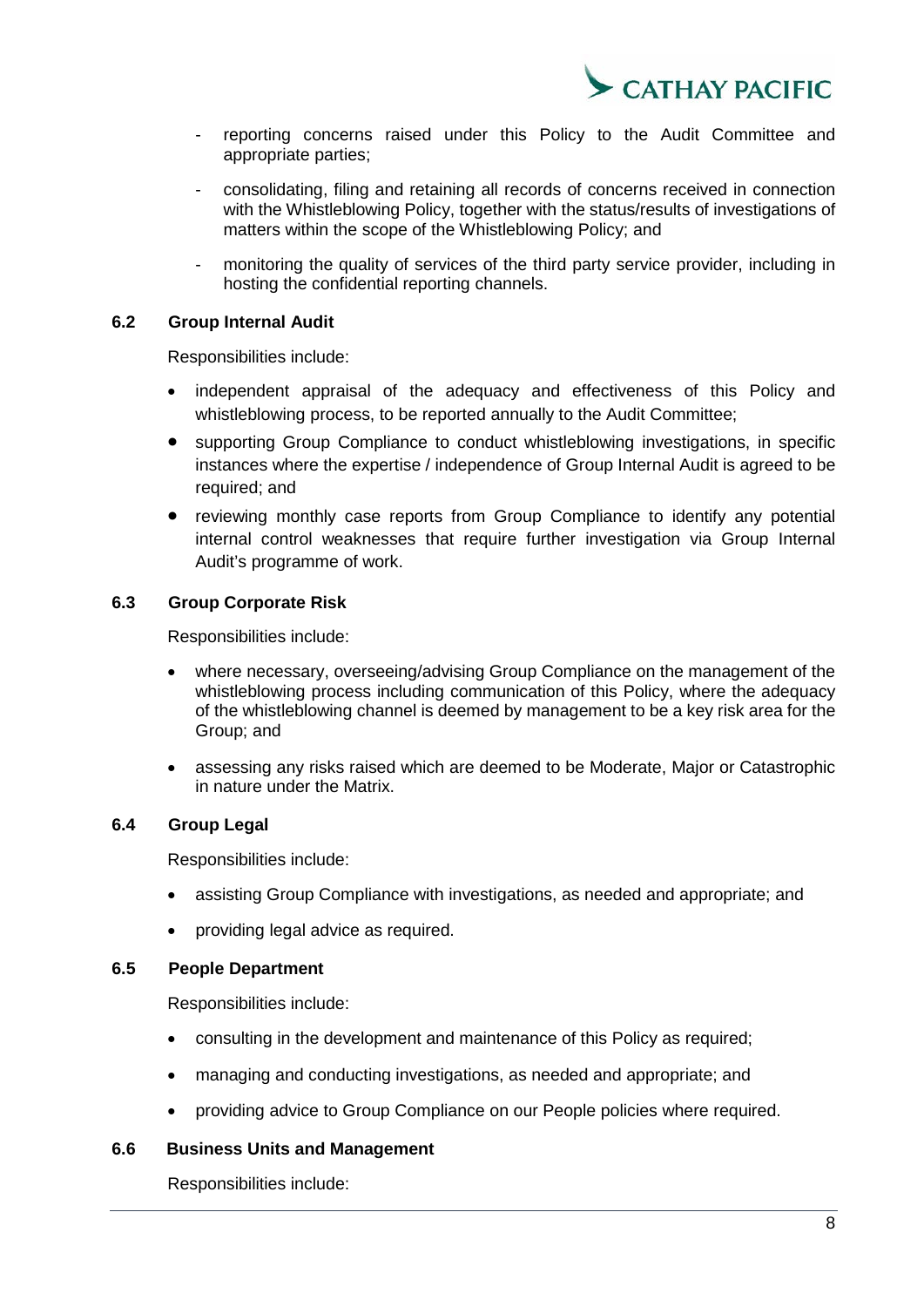

- communicating, supporting and reinforcing this Policy;
- managing and conducting investigations, as needed and appropriate; and
- immediately referring all concerns raised directly to them under, and within the scope of, this Policy to Group Compliance.

# <span id="page-8-0"></span>**6.7 Employees**

Responsibilities include:

- acting with integrity and honesty at all times in carrying out their duties; and
- reporting any actual or suspected wrongdoing to Group Compliance according to this Policy.

# **Note**

This Policy may be amended from time to time as and when deemed appropriate by the Company.

#### **Queries and clarifications**

Should you have any queries relating to this Policy, please contact Group Compliance team of the Company at [compliance@cathaypacific.com.](mailto:compliance@cathaypacific.com)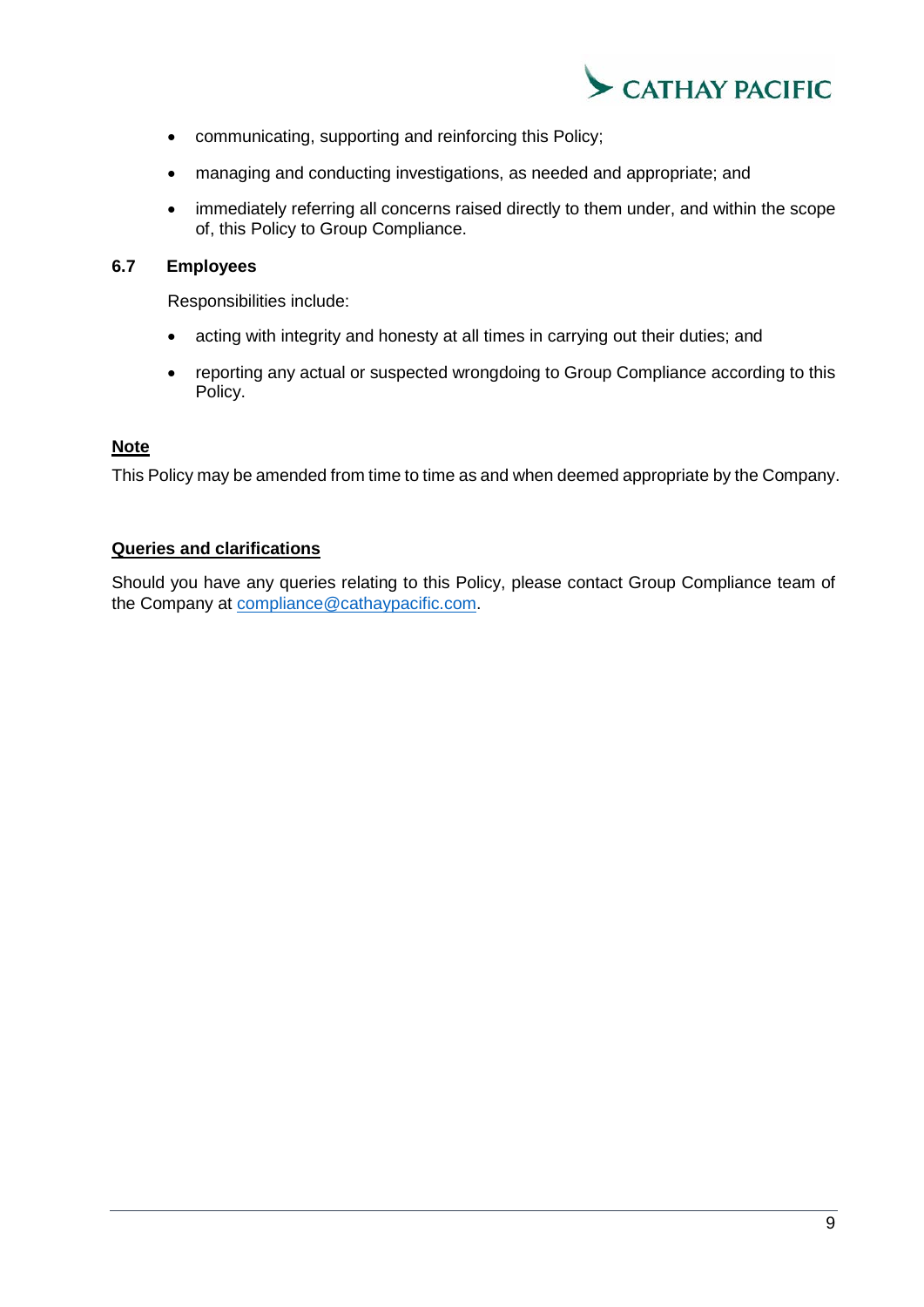

# **Appendix 1 – Toll Free Line(s) for Reporting**

| <b>Country</b>                                     | Hotline(s)                                                                                                                |  |  |  |  |  |
|----------------------------------------------------|---------------------------------------------------------------------------------------------------------------------------|--|--|--|--|--|
| China - Mainland, Hong Kong, Macao, Taiwan regions |                                                                                                                           |  |  |  |  |  |
| <b>Mainland China</b>                              | 400-999-4530 (English, Mandarin, Cantonese)                                                                               |  |  |  |  |  |
| Hong Kong SAR                                      | 800-908839 (English, Cantonese)                                                                                           |  |  |  |  |  |
| <b>Taiwan China</b>                                | 00-801-102-880 (Mandarin)                                                                                                 |  |  |  |  |  |
|                                                    | 855-229-9304 (English)                                                                                                    |  |  |  |  |  |
| <b>Africa</b>                                      |                                                                                                                           |  |  |  |  |  |
| South Africa                                       | Online reporting portal only                                                                                              |  |  |  |  |  |
| <b>Americas</b>                                    |                                                                                                                           |  |  |  |  |  |
| Canada                                             | 855-229-9304 (English)                                                                                                    |  |  |  |  |  |
| Mexico                                             | 001-855-366-2458 (English, Spanish)                                                                                       |  |  |  |  |  |
| <b>United States</b>                               | 855-229-9304 (English)                                                                                                    |  |  |  |  |  |
| Asia                                               |                                                                                                                           |  |  |  |  |  |
| Bangladesh                                         | Online reporting portal only                                                                                              |  |  |  |  |  |
| Cambodia                                           | Online reporting portal only                                                                                              |  |  |  |  |  |
| India                                              | 000-117 (Hindi)                                                                                                           |  |  |  |  |  |
|                                                    | 855-229-9304 (English)                                                                                                    |  |  |  |  |  |
| Indonesia                                          | 001-801-10 (Indonesian, not available on cellular phones and please<br>use public phones which have international access) |  |  |  |  |  |
|                                                    | 855-229-9304 (English)                                                                                                    |  |  |  |  |  |
| Japan                                              | Online reporting portal only                                                                                              |  |  |  |  |  |
| Malaysia                                           | Online reporting portal only                                                                                              |  |  |  |  |  |
| Maldives                                           | 704-526-1126 (English)                                                                                                    |  |  |  |  |  |
| Myanmar                                            | Online reporting portal only                                                                                              |  |  |  |  |  |
| Nepal                                              | Online reporting portal only                                                                                              |  |  |  |  |  |
| Pakistan                                           | 00-800-01-001 (Punjabi, Urdu, not available on cellular phones)                                                           |  |  |  |  |  |
|                                                    | 855-229-9304 (English)                                                                                                    |  |  |  |  |  |
| Philippines                                        | 1010-5511-00 (PLDT-Tagalog Operator)                                                                                      |  |  |  |  |  |
|                                                    | 105-11 (Globe, Philcom, Digitel, Smart)                                                                                   |  |  |  |  |  |
|                                                    | 855-229-9304 (English)                                                                                                    |  |  |  |  |  |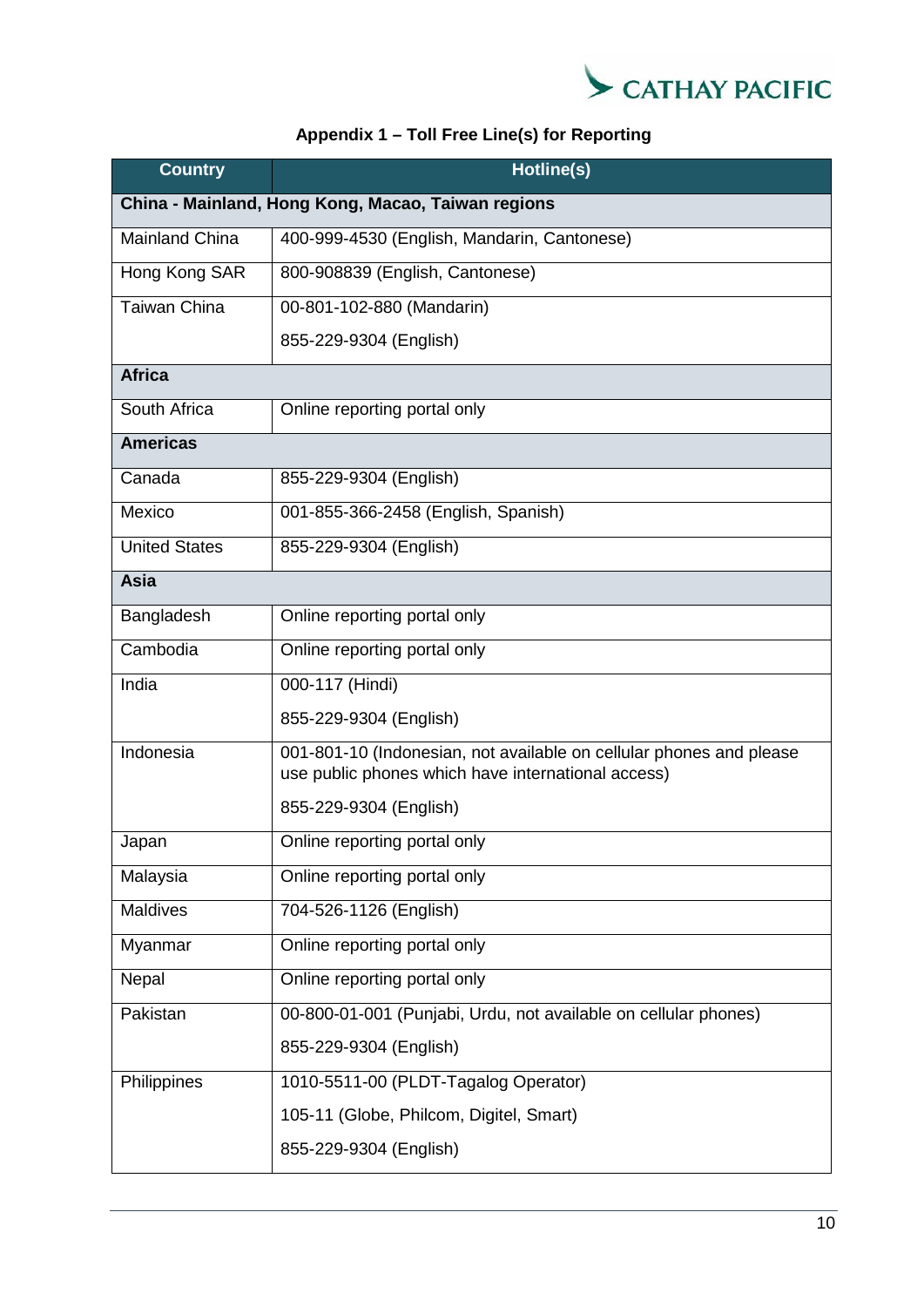

| South Korea           | 00308-132884 (English, Korean)           |  |  |  |  |
|-----------------------|------------------------------------------|--|--|--|--|
| Singapore             | 800-1102074 (English, Mandarin, Malay)   |  |  |  |  |
| Sri Lanka             | 112-430-430 (Sinhalese, outside Colombo) |  |  |  |  |
|                       | 2-430-430 (Sinhalese, Colombo)           |  |  |  |  |
|                       | 855-229-9304 (English)                   |  |  |  |  |
| Thailand              | 001-800-11-0029735 (English, Thai)       |  |  |  |  |
| Vietnam               | 1-201-0288 (Vietnamese)                  |  |  |  |  |
|                       | 1-228-0288 (Vietnamese)                  |  |  |  |  |
|                       | 855-229-9304 (English)                   |  |  |  |  |
| <b>Australasia</b>    |                                          |  |  |  |  |
| Australia             | 1-800-139957 (English)                   |  |  |  |  |
| New Zealand           | Online reporting portal only             |  |  |  |  |
| <b>Europe</b>         |                                          |  |  |  |  |
| Belgium               | 0-800-100-10 (Dutch, French, German)     |  |  |  |  |
|                       | 855-229-9304 (English)                   |  |  |  |  |
| France                | 0800-917075 (English, French)            |  |  |  |  |
| Germany               | 0-800-225-5288 (German)                  |  |  |  |  |
|                       | 855-229-9304 (English)                   |  |  |  |  |
| Israel                | 1-809-31-7148 (English, Hebrew, Arabic)  |  |  |  |  |
| Italy                 | 800-797458 (English, Italian)            |  |  |  |  |
| Ireland               | 00-800-222-55288 (UIFN, English)         |  |  |  |  |
|                       | 1-800-550-000 (Ireland, English)         |  |  |  |  |
|                       | 855-229-9304 (English)                   |  |  |  |  |
| Netherlands           | Online reporting portal only             |  |  |  |  |
| Poland                | 0-0-800-1510052 (English, Polish)        |  |  |  |  |
| Spain                 | 900-99-0011 (Spanish)                    |  |  |  |  |
|                       | 855-229-9304 (English)                   |  |  |  |  |
| Switzerland           | 0-800-890011 (German, French, Italian)   |  |  |  |  |
|                       | 855-229-9304 (English)                   |  |  |  |  |
| <b>United Kingdom</b> | 0808-234-7287 (English)                  |  |  |  |  |
| <b>Middle East</b>    |                                          |  |  |  |  |